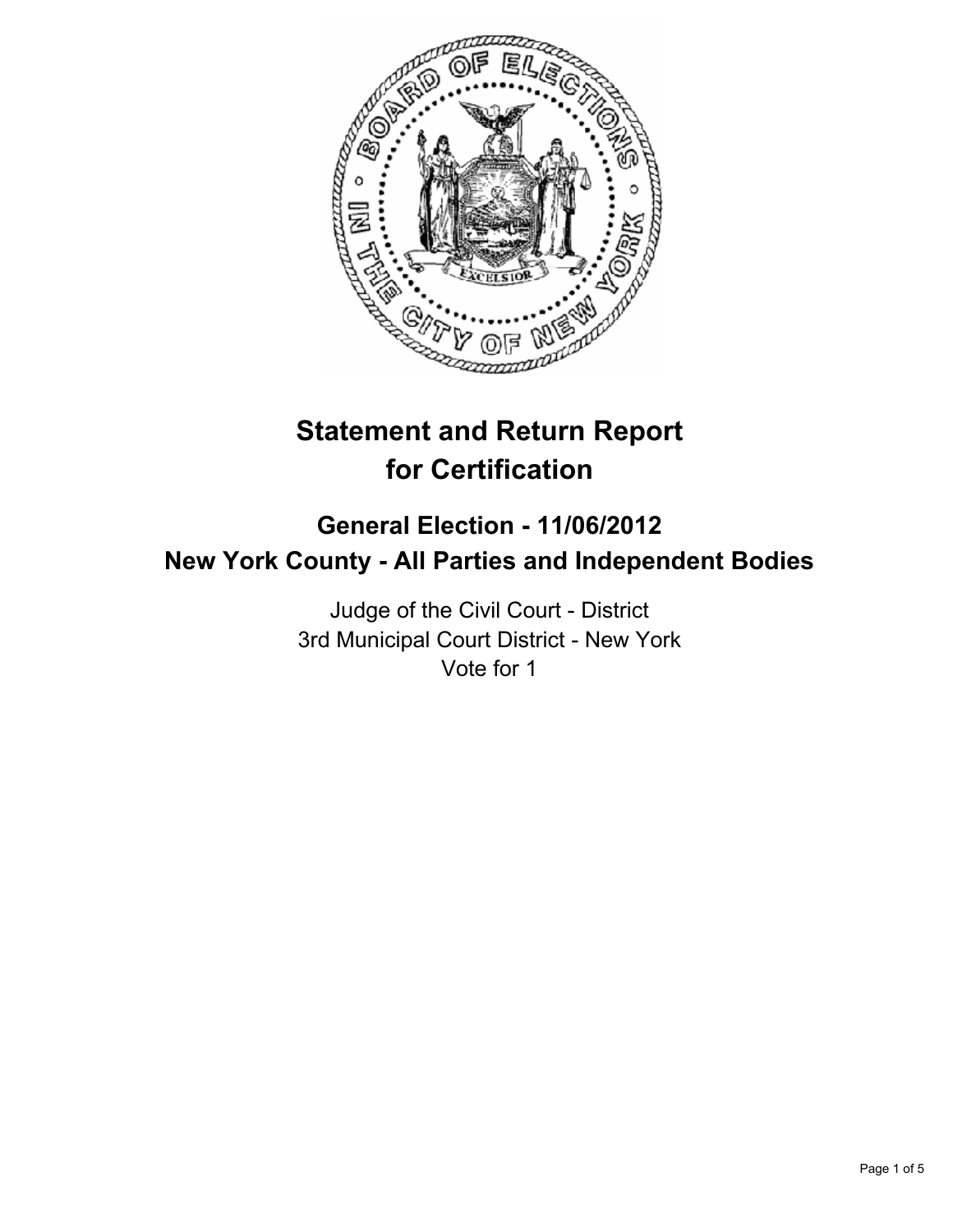

### **Assembly District 66**

| <b>PUBLIC COUNTER</b>                                    | 325      |
|----------------------------------------------------------|----------|
| <b>EMERGENCY</b>                                         | 0        |
| ABSENTEE/MILITARY                                        | 11       |
| <b>FFDFRAL</b>                                           | 8        |
| SPECIAL PRESIDENTIAL                                     | $\Omega$ |
| <b>AFFIDAVIT</b>                                         | 42       |
| <b>Total Ballots</b>                                     | 386      |
| Less - Inapplicable Federal/Special Presidential Ballots | (8)      |
| <b>Total Applicable Ballots</b>                          | 378      |
| LISA A. SOKOLOFF (DEMOCRATIC)                            | 269      |
| <b>Total Votes</b>                                       | 269      |
| Unrecorded                                               | 109      |

#### **Assembly District 67**

| <b>PUBLIC COUNTER</b>                                    | 13,650         |
|----------------------------------------------------------|----------------|
| <b>EMERGENCY</b>                                         | 38             |
| ABSENTEE/MILITARY                                        | 645            |
| <b>FEDERAL</b>                                           | 248            |
| <b>SPECIAL PRESIDENTIAL</b>                              | 0              |
| <b>AFFIDAVIT</b>                                         | 1,481          |
| <b>Total Ballots</b>                                     | 16,062         |
| Less - Inapplicable Federal/Special Presidential Ballots | (248)          |
| <b>Total Applicable Ballots</b>                          | 15,814         |
| LISA A. SOKOLOFF (DEMOCRATIC)                            | 11,250         |
| ARTYOM TKECHENKO (WRITE-IN)                              | 1              |
| BENJAMIN BALLER (WRITE-IN)                               | $\overline{2}$ |
| JACQUELINE ST JOHN (WRITE-IN)                            | 1              |
| JANICE E. BAILEY (WRITE-IN)                              | 1              |
| JOE CZERISKY (WRITE-IN)                                  | 3              |
| LAURA SMITH (WRITE-IN)                                   | 1              |
| MARCUS LATTIMORE (WRITE-IN)                              | 1              |
| NICK JOHNSON (WRITE-IN)                                  | 1              |
| NORM CHOMSKY (WRITE-IN)                                  | 1              |
| PAUL SIMENVER (WRITE-IN)                                 | 1              |
| RICK SANTURUM (WRITE-IN)                                 | 1              |
| STEPHANIE CLOUD (WRITE-IN)                               | 1              |
| STEVE VILLANUEVA (WRITE-IN)                              | 1              |
| TONY VASSALLO (WRITE-IN)                                 | 1              |
| UNATTRIBUTABLE WRITE-IN (WRITE-IN)                       | 8              |
| <b>Total Votes</b>                                       | 11,275         |
| Unrecorded                                               | 4,539          |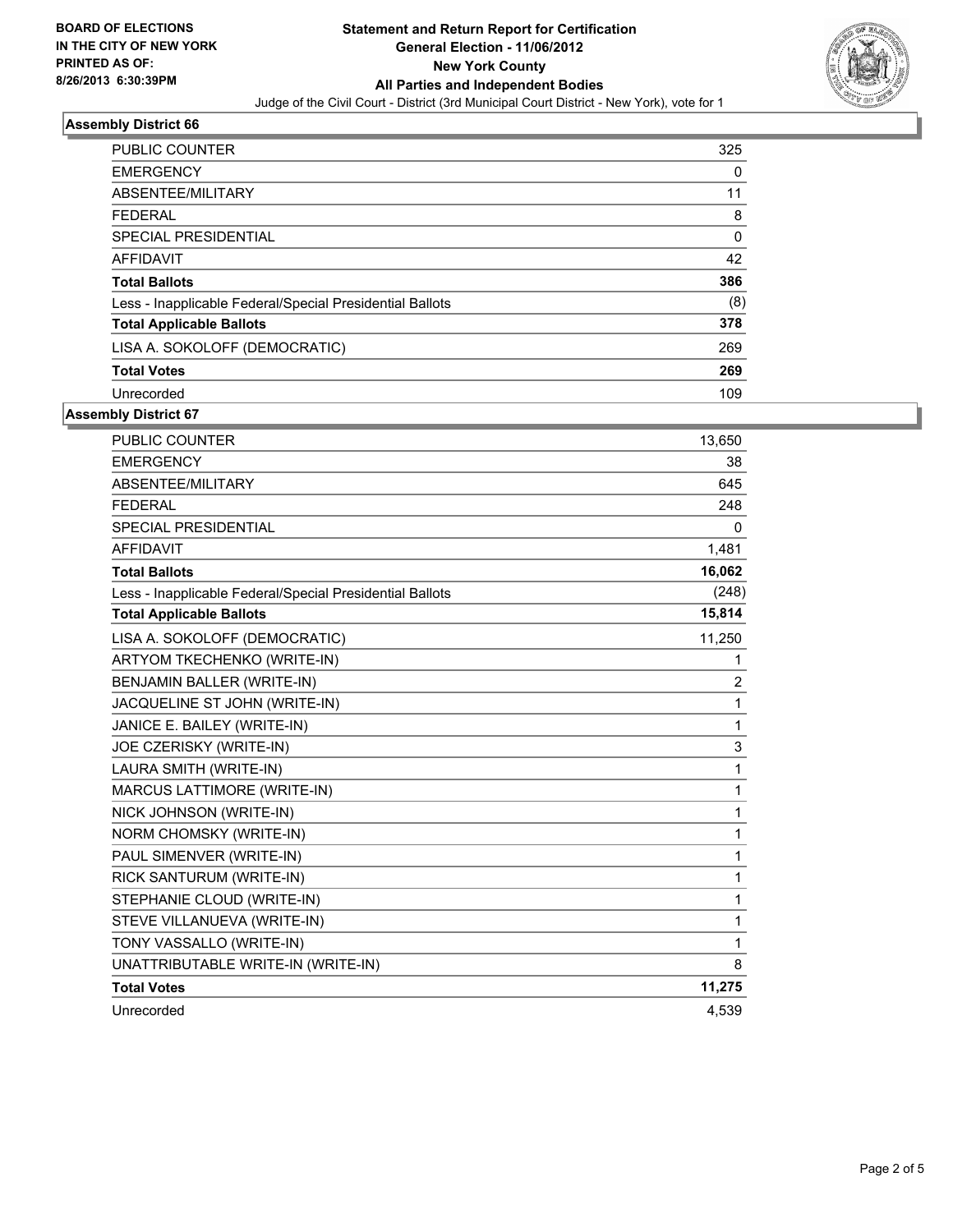

#### **Assembly District 75**

| PUBLIC COUNTER                                           | 27,465       |
|----------------------------------------------------------|--------------|
| <b>EMERGENCY</b>                                         | 4            |
| ABSENTEE/MILITARY                                        | 1,235        |
| FEDERAL                                                  | 604          |
| SPECIAL PRESIDENTIAL                                     | 0            |
| AFFIDAVIT                                                | 2,435        |
| <b>Total Ballots</b>                                     | 31,743       |
| Less - Inapplicable Federal/Special Presidential Ballots | (604)        |
| <b>Total Applicable Ballots</b>                          | 31,139       |
| LISA A. SOKOLOFF (DEMOCRATIC)                            | 22,861       |
| ADRIAN PERRY (WRITE-IN)                                  | 1            |
| ALAN FLACKS (WRITE-IN)                                   | 1            |
| ALEXANDER KAPLAN (WRITE-IN)                              | 1            |
| ARTHUR SMYLES (WRITE-IN)                                 | 1            |
| BERNARD BLACK (WRITE-IN)                                 | 1            |
| CHARLES ZLATKIN (WRITE-IN)                               | $\mathbf{1}$ |
| CHRIS WIGHT (WRITE-IN)                                   | 1            |
| DAVID K. SMITH (WRITE-IN)                                | 1            |
| DEBRA ROSE SAMUELS (WRITE-IN)                            | 1            |
| <b>GARY JOHNSON (WRITE-IN)</b>                           | 1            |
| <b>GEORGE ROCKMAN (WRITE-IN)</b>                         | 1            |
| JAMES TAPOR (WRITE-IN)                                   | 2            |
| JASON DAVIS (WRITE-IN)                                   | 1            |
| JEROME C. RENNERS (WRITE-IN)                             | 1            |
| JOE SHOWALTER (WRITE-IN)                                 | 1            |
| LUCY MARTINEZ (WRITE-IN)                                 | $\mathbf 1$  |
| MARK BLANCHFIELD (WRITE-IN)                              | 1            |
| OLGA STATZ (WRITE-IN)                                    | 2            |
| OLIVIA SHIPMAN (WRITE-IN)                                | 1            |
| PHILIP SANDSTROM (WRITE-IN)                              | 1            |
| PIKE CHAN (WRITE-IN)                                     | 1            |
| UNATTRIBUTABLE WRITE-IN (WRITE-IN)                       | 21           |
| <b>Total Votes</b>                                       | 22,905       |
| Unrecorded                                               | 8,234        |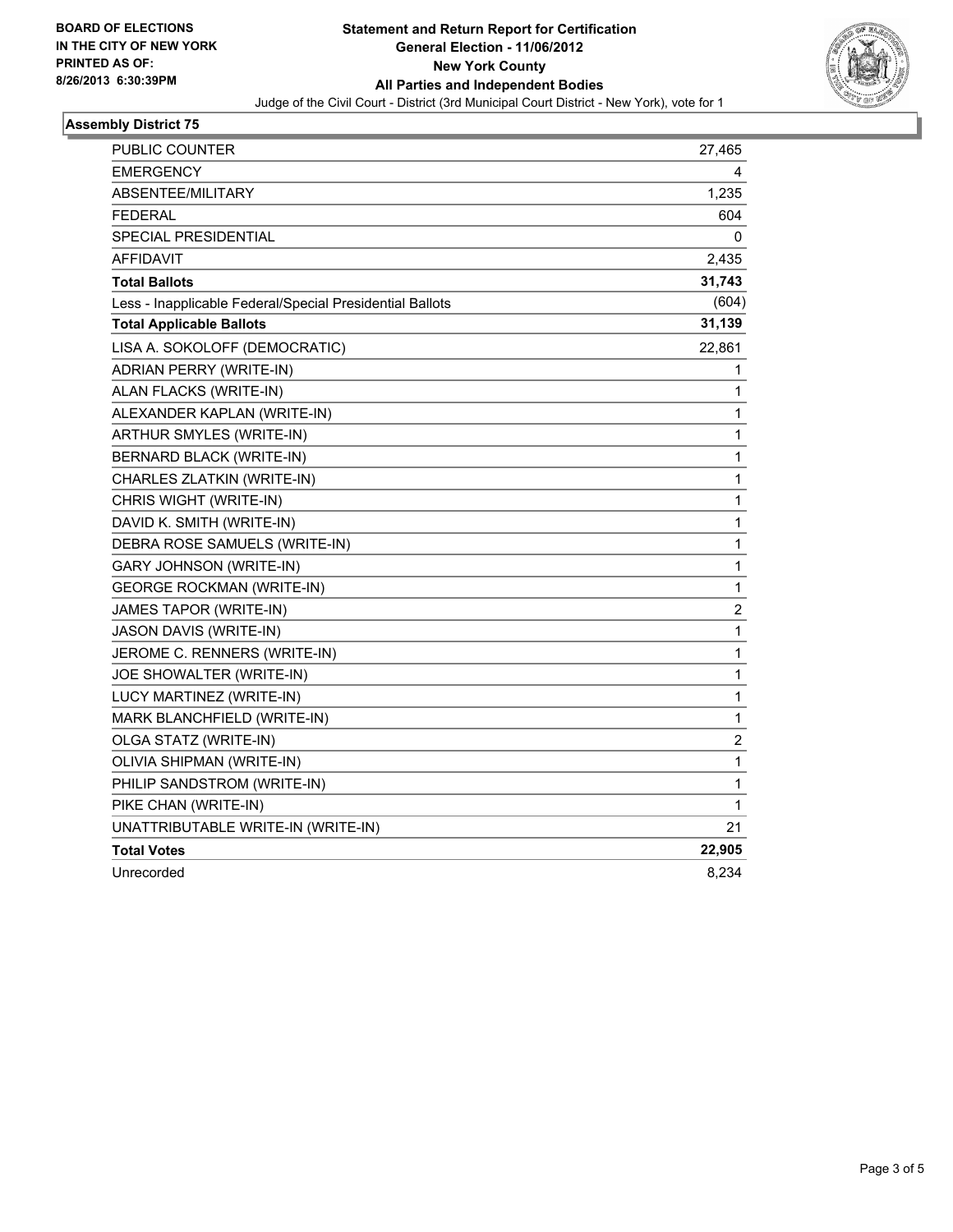

#### **Total for Judge of the Civil Court - District (3rd Municipal Court District - New York) - New York County**

| PUBLIC COUNTER                                           | 41,440       |
|----------------------------------------------------------|--------------|
| EMERGENCY                                                | 42           |
| ABSENTEE/MILITARY                                        | 1,891        |
| <b>FEDERAL</b>                                           | 860          |
| SPECIAL PRESIDENTIAL                                     | 0            |
| <b>AFFIDAVIT</b>                                         | 3,958        |
| <b>Total Ballots</b>                                     | 48,191       |
| Less - Inapplicable Federal/Special Presidential Ballots | (860)        |
| <b>Total Applicable Ballots</b>                          | 47,331       |
| LISA A. SOKOLOFF (DEMOCRATIC)                            | 34,380       |
| ADRIAN PERRY (WRITE-IN)                                  | 1            |
| ALAN FLACKS (WRITE-IN)                                   | 1            |
| ALEXANDER KAPLAN (WRITE-IN)                              | 1            |
| ARTHUR SMYLES (WRITE-IN)                                 | $\mathbf{1}$ |
| ARTYOM TKECHENKO (WRITE-IN)                              | 1            |
| BENJAMIN BALLER (WRITE-IN)                               | 2            |
| <b>BERNARD BLACK (WRITE-IN)</b>                          | $\mathbf 1$  |
| CHARLES ZLATKIN (WRITE-IN)                               | 1            |
| CHRIS WIGHT (WRITE-IN)                                   | 1            |
| DAVID K. SMITH (WRITE-IN)                                | $\mathbf{1}$ |
| DEBRA ROSE SAMUELS (WRITE-IN)                            | 1            |
| GARY JOHNSON (WRITE-IN)                                  | 1            |
| <b>GEORGE ROCKMAN (WRITE-IN)</b>                         | $\mathbf{1}$ |
| JACQUELINE ST JOHN (WRITE-IN)                            | 1            |
| JAMES TAPOR (WRITE-IN)                                   | 2            |
| JANICE E. BAILEY (WRITE-IN)                              | $\mathbf 1$  |
| JASON DAVIS (WRITE-IN)                                   | 1            |
| JEROME C. RENNERS (WRITE-IN)                             | 1            |
| JOE CZERISKY (WRITE-IN)                                  | 3            |
| JOE SHOWALTER (WRITE-IN)                                 | 1            |
| LAURA SMITH (WRITE-IN)                                   | 1            |
| LUCY MARTINEZ (WRITE-IN)                                 | $\mathbf{1}$ |
| MARCUS LATTIMORE (WRITE-IN)                              | 1            |
| MARK BLANCHFIELD (WRITE-IN)                              | 1            |
| NICK JOHNSON (WRITE-IN)                                  | 1            |
| NORM CHOMSKY (WRITE-IN)                                  | 1            |
| OLGA STATZ (WRITE-IN)                                    | 2            |
| OLIVIA SHIPMAN (WRITE-IN)                                | 1            |
| PAUL SIMENVER (WRITE-IN)                                 | 1            |
| PHILIP SANDSTROM (WRITE-IN)                              | 1            |
| PIKE CHAN (WRITE-IN)                                     | 1            |
| RICK SANTURUM (WRITE-IN)                                 | 1            |
| STEPHANIE CLOUD (WRITE-IN)                               | 1            |
| STEVE VILLANUEVA (WRITE-IN)                              | 1            |
| TONY VASSALLO (WRITE-IN)                                 | 1            |
| UNATTRIBUTABLE WRITE-IN (WRITE-IN)                       | 29           |
|                                                          |              |